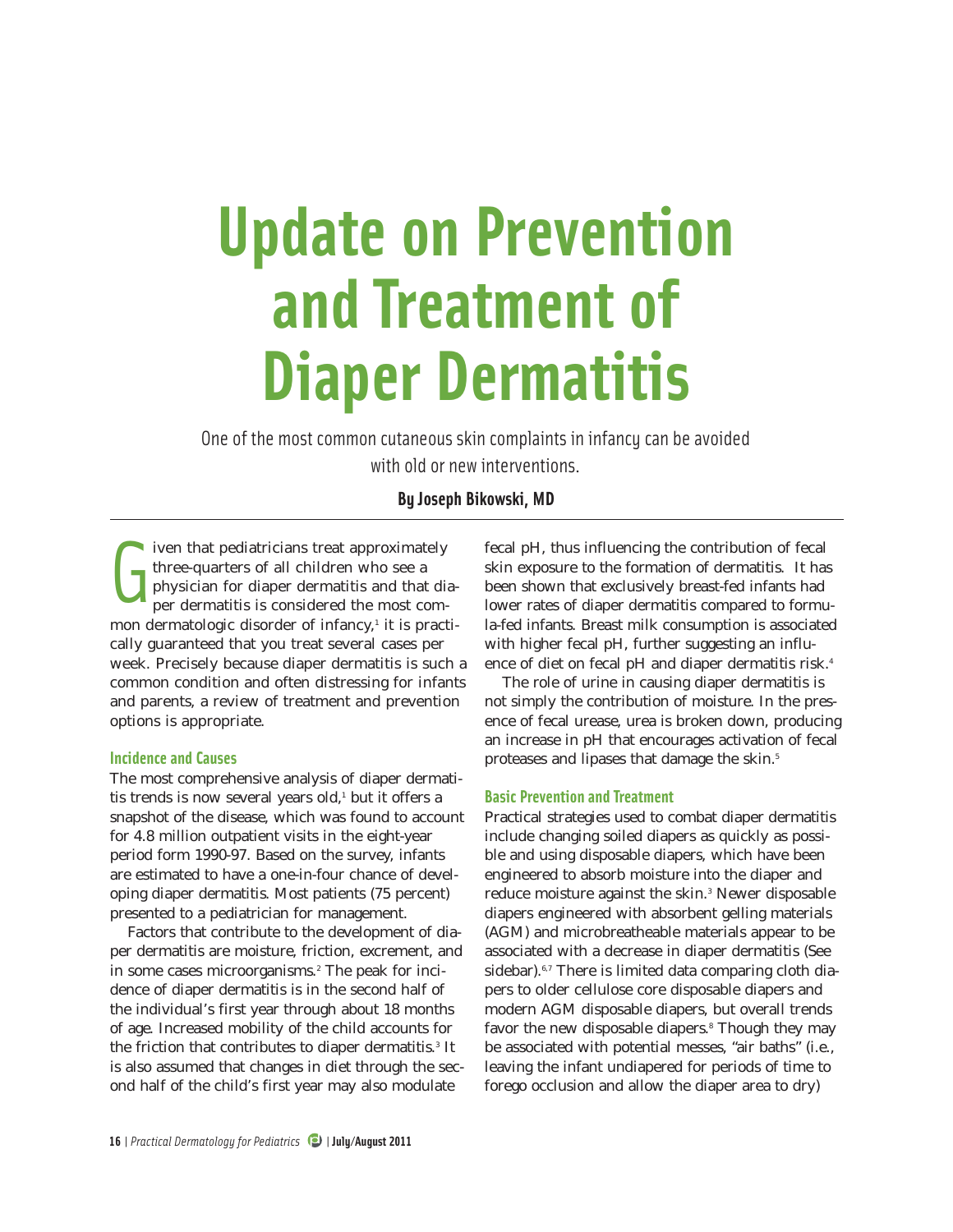

remain a worthwhile adjunct to other treatment approaches.

As pediatricians well know, a whole market of "barrier creams" is available over-the-counter for the treatment and prevention of diaper dermatitis. These various ointments and pastes are formulated with ingredients such as petrolatum or zinc oxide that are intended to form a film to protect the skin from exposure to moisture. It should be noted that "barrier repair creams," discussed below, are also now on the market and are engineered differently from these diaper creams.

Curiously, there has been little controlled study of over-the-counter diaper dermatitis preparations. A 2005 Cochrane review found no conclusive evidence that vitamin A ointments helped to prevent or treat diaper dermatitis, though there was no evidence of harm.<sup>9</sup> A recent survey of the literature found no controlled studies of zinc oxide pastes in infant diaper dermatitis. A small study of adult diaper dermatitis demonstrated that application of an anhydrous zinc paste reduced transepidermal water loss (TEWL), a sign of barrier dysfunction, and improved stratum corneum hydration.<sup>10</sup> (See sidebar.) Coupled with the use of recommended diapering practices, the evidence and experience suggest that these ointments and pastes may successfully

# **Recommending Disposable Diapers**

Absorbent gelling material (AGM), which is used in many disposable diapers for absorbancy, consists of cross-linked sodium polyacrylates that bind water in a gel matrix. The AGM has buffering capacity to control pH, and its rapid absorption rate helps to separate urine from feces.

Diapers containing AGM are labeled as "super absorbent," and are available from major manufacturers (such as Pampers, Procter and Gamble or Huggies, Kimberly-Clark), as well as many store-brand versions of these products. Most also contain breathable fabric liners that further reduce contact between the skin and moisture.

> —http://www.medscape.com/viewarticle/545552\_5 —*J Am Acad Dermatol*. 1987 Dec;17(6):978-87.

manage minor cases of diaper dermatitis and prevent worsening.

### **Treatment of Moderate to Severe Diaper Dermatitis**

Moderate to severe diaper dermatitis confirmed or suspected to be *Candida* infected requires targeted treatment. Topical corticosteroids are still recognized as a treatment option for diaper dermatitis, though their use for this indication is increasingly discouraged. The incidence of adverse events associated with the use of topical corticosteroids increases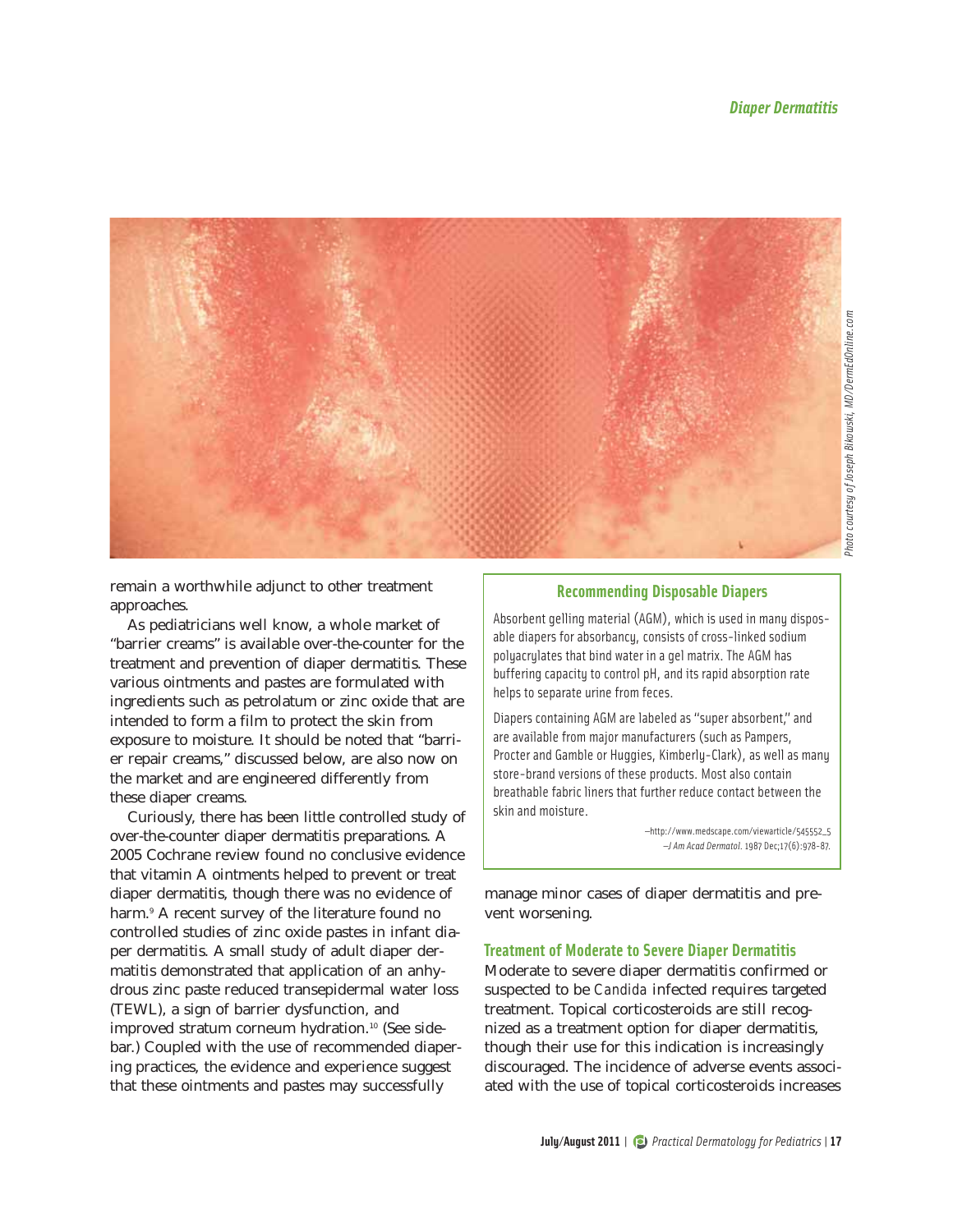

relative to the potency of the agent applied, $11$  and occlusion—as from a diaper—is shown to increase corticosteroid potency. The risk for adverse events also increases when topical corticosteroids are applied to thinner skin, as in the diaper area. Therefore, low potency topical corticosteroids should be reserved only for very inflamed dermatitis that does not respond to other appropriate treatments, and the course of therapy should be brief.

Uncomplicated diaper dermatitis typically involves the concave surfaces of the diaper region primarily. Involvement of the skin folds tends to indicate a *Candida* and/or less commonly bacterial infection. Beefy red plaques form with satellite papules and pustules.12 Lack of improvement with first-line diaper dermatitis therapies is another indication of infection of secondary yeast infection. *Candida* species appear to be the most frequent contributors to moderate to severe diaper dermatitis.<sup>13</sup>

Severe variants of diaper dermatitis include granuloma gluteale infantum, a rare condition of unclear etiology characterized by asymptomatic cherry red nodules against the setting of primary irritant contact dermatitis.<sup>14</sup> An even rarer variant

is Jacquet erosive diaper dermatitis, characterized by punched out ulcers or erosions with elevated margins.12 The differential diagnosis of diaper dermatitis may include seborrheic dermatitis, psoriasis, bacterial infection (characterized by honey-colored crusts and superficial erosions), and contact dermatitis (CD), either allergic or irritant, to a component of the diaper or the skin care regimen.

Commonly used topical antifungals for the management of diaper dermatitis include nystatin, clotrimazole, and miconazole. In a

head-to-head trial, clotrimazole was found to be superior to nystatin in terms of reduction in symptom score and Investigator Global Assessment, but both agents achieved 100 percent microbiological cure.15 In a controlled trial of miconazole nitrate 0.25% ointment, the rate of microbiological cure was 50 percent for active treatment compared to 23 percent for control.<sup>16</sup> An alternative treatment option is topical mupirocin, which was found to eradicate *Candida* as well as nystatin did in a headto-head trial but with more rapid clinical improvement.17 It should be applied three to four times per day or at each diaper change.

### **Recurrence Prevention**

Regular use of OTC diaper ointments or pastes and frequent diaper changes are required for any patient with a history of diaper dermatitis. The growing field of epidermal barrier repair devices may provide an alternative approach to maintenance of infant skin health and prevention of diaper dermatitis. Physical degradation of the epidermal barrier caused by exposure to excrement, moisture, and friction directly contributes to diaper dermatitis. Furthermore, reduced